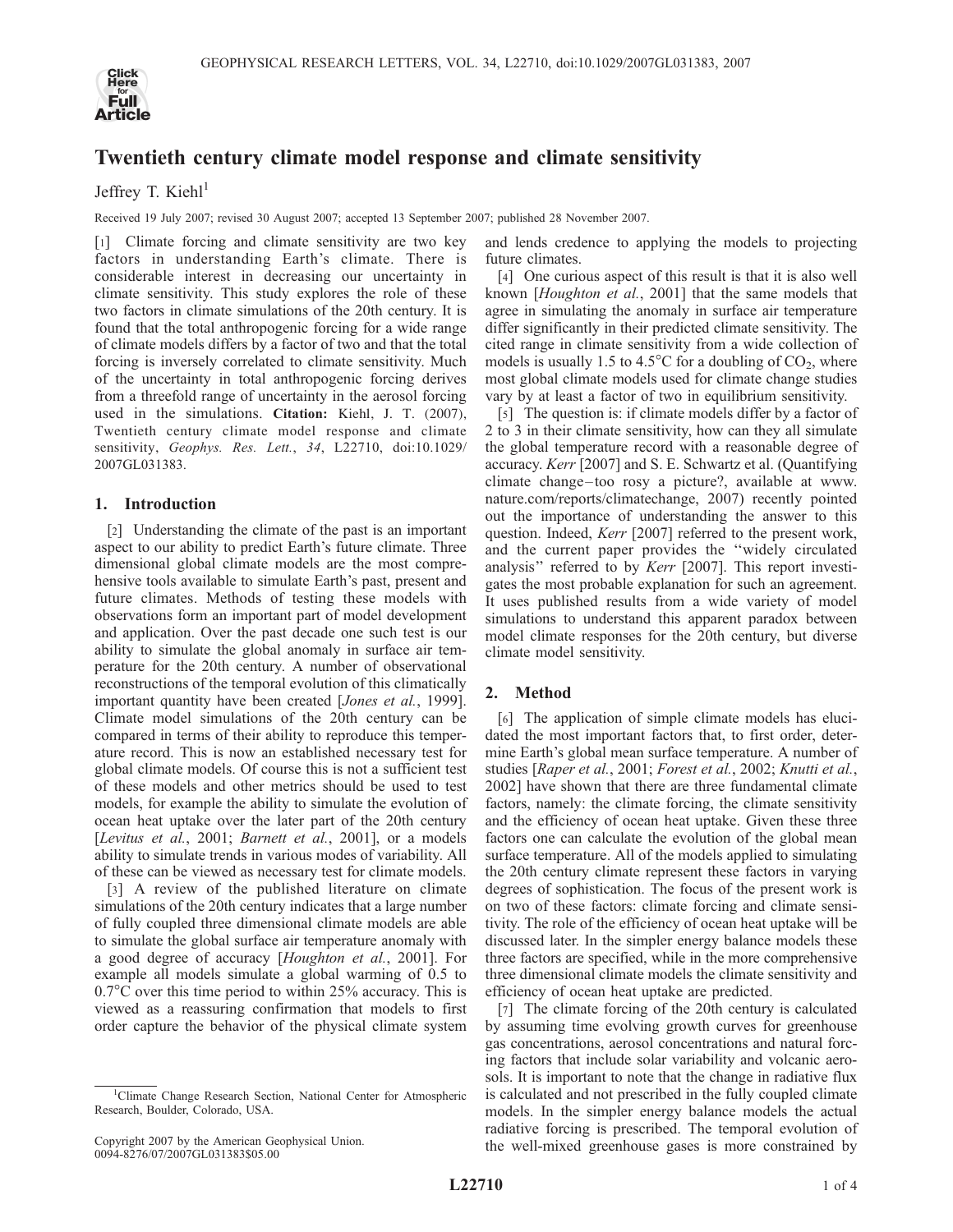observations compared to changes in tropospheric aerosols [Houghton et al., 2001]. Given the evolution of these forcing agents a temporal evolution of climate forcing is applied to the climate system, which then responds to the forcing. The magnitude of the surface temperature response for a given forcing is determined by the climate sensitivity. Uncertainties in climate forcing will be reflected in uncertainties in a models ability to replicate the observed climate record.

[8] The climate sensitivity is determined by a myriad of feedback processes in the climate system, which includes water vapor, clouds, sea ice and other processes. It is believed that much of the range in model climate sensitivity is due to uncertainties in cloud feedback processes [Cess et al., 1996]. The reason for the 2 to 3 fold spread in climate sensitivity has been of great concern to the climate community [Kerr, 2004]. Although much focus has been on uncertainties in climate sensitivity, the question arises as to how important are uncertainties in forcing and the implications of these uncertainties in the ability to simulate the climate of the 20th century [Hansen and Sato, 2001].

[9] A large number of climate modeling groups have carried out simulations of the 20th century. These simulations employed a number of forcing agents in the simulations. Although there are established data for the time evolution of well-mixed greenhouse gases, there are no established standard datasets for ozone, aerosols or natural forcing factors. Results from nine fully coupled climate models [Dai et al., 2001; Boer et al., 2000; Roeckner et al., 1999; Haywood et al., 1997; Mitchell et al., 1995; Tett et al., 2002; Meehl et al., 2004; Meehl et al., 2000] and two energy balance models [Crowley and Kim, 1999; Andronova and Schlesinger, 2000] have been used to consider the relationship between total anthropogenic climate forcing and climate sensitivity. All of these simulations show very good agreement between the simulated anomaly in global mean surface temperature and the observational record. Many of these studies document the models equilibrium climate sensitivity and the aerosol and total forcing over the 20th century time period.

[10] The total climate forcings used in the present analysis were taken from the above cited references. When only total climate forcings were available from the studies, the total greenhouse forcing was used from Houghton et al. [2001] to back out the net aerosol forcing. Since the uncertainty in total greenhouse forcing  $(\sim 20\%$  or less) is much smaller than that due to aerosols, this approach introduces only small uncertainty in the present analysis.

#### 3. Results

[11] The theoretical relationship between climate forcing and climate sensitivity is obtained by considering Earth's global energy budget [e.g., Andreae et al., 2005],

$$
\Delta Q = \lambda \Delta T + H,\tag{1}
$$

which states that the forcing of the climate system,  $\Delta Q$ , is balanced by energy escaping to space,  $\lambda\Delta T$ , and energy stored in the oceans, H. Note that the total forcing of the system,  $\Delta$ O, is defined as the change in total radiative forcing between the end of the 20th century and the time period of the late 1800s.  $\lambda$  is the climate feedback parameter and is determined by the various feedback processes in the system. The climate sensitivity,  $\Delta T_{2X}$ , is defined as the change in equilibrium global surface-air temperature due to a doubling of carbon dioxide, where at equilibrium,  $H = 0$ , and (1) implies,

$$
\Delta Q_{2X} = \lambda \Delta T_{2X}.
$$
 (2)

Using (2),  $\lambda = \Delta Q_{2X}/\Delta T_{2X}$ , which means (1) can be written as,

$$
\Delta Q = (\Delta T \ \Delta Q_{2X}) / \Delta T_{2X} + H. \tag{3}
$$

The forcing due to a doubling of carbon dioxide is 3.7  $Wm^{-2}$  [*Andreae et al.*, 2005], while the observed change in surface-air temperature is taken to be  $0.6^{\circ}$ C. The change in ocean energy storage is 0.7  $Wm^{-2}$  [*Wigley*, 2005]. Substituting these values into (3) yields,

$$
\Delta Q = 2.22/\Delta T_{2X} + 0.7\tag{4}
$$

This expression indicates an inverse relationship between total forcing and climate sensitivity. With regards to the change in ocean heat storage, Hansen et al. [2005] estimate an uncertainty in H of  $\pm 0.15$  Wm<sup>-2</sup>. An analysis of coupled model simulations forced with a 1% per year increase in carbon dioxide indicates a spread in ocean energy storage, at the point of doubling, of  $0.4 \text{ Wm}^{-2}$ . Based on these estimate, the present analysis will assume an uncertainty of  $\pm 0.2$  Wm<sup>-2</sup> in H.

[12] The model results for total anthropogenic forcing,  $\Delta Q$ , and equilibrium climate sensitivity,  $\Delta T_{2X}$ , are shown in Figure 1, while the solid line is based on (4), and the dashed lines above and below this central line arise from the  $\pm 0.2$  Wm<sup>-2</sup> uncertainty in H. It is assumed that the natural forcing is much smaller than the anthropogenic forcing. These results clearly illustrate a strong inverse correlation between total anthropogenic forcing used for the 20th century and the model's climate sensitivity. Indicating that models with low climate sensitivity require a relatively higher total anthropogenic forcing than models with higher climate sensitivity.

[13] It may be argued that it would be more accurate to use a measure of the transient climate sensitivity in this analysis, since the simulation of the 20th century is a transient phenomenon. However, the transient climate response as defined as the change in global mean surface air temperature at the time of doubling in models assuming 1% per year increase in  $CO<sub>2</sub>$  show a similar range as the equilibrium sensitivity  $(1.4 \text{ to } 3.8^{\circ}\text{C})$ , see Table 9.1 by Houghton et al. [2001]). So whether equilibrium or transient sensitivity is used the results in Figure 1 will be unchanged.

[14] Note that the range in total anthropogenic forcing is slightly over a factor of 2, which is the same order as the uncertainty in climate sensitivity. These results explain to a large degree why models with such diverse climate sensitivities can all simulate the global anomaly in surface temperature. The magnitude of applied anthropogenic total forcing compensates for the model sensitivity.

[15] Although there is a clear inverse correlation between the forcing and the climate sensitivity there is some spread in the data points. Note that all the model results, except for one, fall close to or within the theoretical curves based on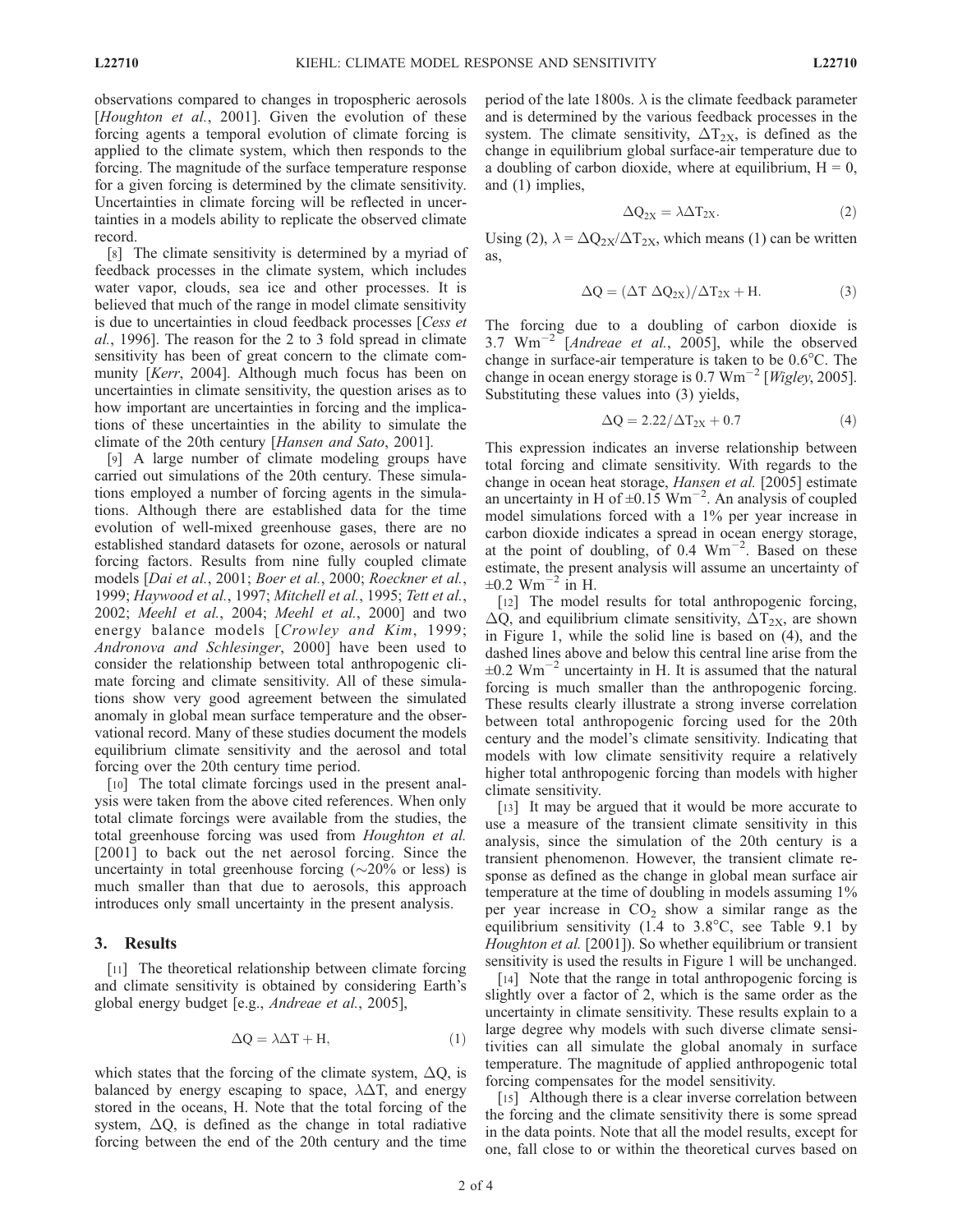

Figure 1. Total Anthropogenic Forcing  $(Wm^{-2})$  versus equilibrium climate sensitivity  $(^{\circ}C)$  from nine coupled climate models and two energy balance models that were used to simulate the climate of the 20th century. Solid line is theoretical relationship from equation (4). Dashed lines arise from assuming a  $\pm 0.2$  Wm<sup>-2</sup> uncertainty in ocean energy storage in equation (4).

the estimated uncertainty in H. This strongly suggests that the scatter among the models is mostly due to the range in modeled change in ocean heat storage.

[16] What is the major reason for the large uncertainty in total anthropogenic forcing? Figure 2 shows the correlation between total anthropogenic forcing and forcing due to tropospheric aerosols. There is a strong positive correlation between these two quantities with a near 3-fold range in the magnitude of aerosol forcing applied over the 20th century. This large uncertainty in aerosol forcing has recently been noted [*Anderson et al., 2003; Schwartz, 2004*] as a significant challenge to the climate modeling community. Thus, the large uncertainty in aerosols over the past leads to a wide range in total anthropogenic forcing. Some of the models used in these simulations employed only the direct effect, while others used both direct and indirect effects of aerosols, which makes a more detailed comparison of simulated aerosol forcing difficult.

### 4. Conclusions

[17] These results indicate that the range of uncertainty in anthropogenic forcing of the past century is as large as the uncertainty in climate sensitivity and that much of forcing uncertainty is due to aerosols. In many models aerosol forcing is not applied as an external forcing, but is calculated as an integral component of the system. Many current models predict aerosol concentrations interactively within the climate model and this concentration is then used to predict the direct and indirect forcing effects on the climate system. Thus, it may be difficult to arrive at a standard approach that all models could employ for use in comparison of simulations forced in the same manner. However, a first step would be for models to employ standard emissions for aerosol gas precursors and particulate emissions.

[18] It is important to note that in spite of the threefold uncertainty in aerosol forcing, all of the models do predict a warming of the climate system over the later part of the 20th century. The warming is in essence bounded by the fact that climate sensitivity is a positive quantity and the total forcings used by modelers are also positive. This implies that the total forcing of the 20th century cannot be negative, i.e. the negative aerosol forcing cannot be larger than the positive greenhouse forcing, which bounds the magnitude of the total aerosol forcing.

[19] It could also be argued that these results do not invalidate the application of climate models to projecting future climate for, at least, two reasons. First, within the range of uncertainty in aerosol forcing models have been benchmarked against the 20th century as a way of establishing a reasonable initial state for future predictions. The analogy would be to weather forecasting where models assimilate information to constrain the present state for improved prediction purposes. Climate models are forced within a range of uncertainty and yield a reasonable present state, which improves the models predictive capabilities. Second, many of the emission scenarios for the next 50 to 100 years indicate a substantial increase in greenhouse gases with associated large increase in greenhouse forcing. Given that the lifetime of these gases is orders of magnitude larger than that of aerosols, future anthropogenic forcing is dominated by greenhouse gases. Thus, the relative uncertainty in aerosol forcing may be less important for projecting future climate change.



Figure 2. Total anthropogenic forcing  $(Wm^{-2})$  versus aerosol forcing  $(Wm^{-2})$  from nine fully coupled climate models and two energy balance models used to simulate the 20th century.